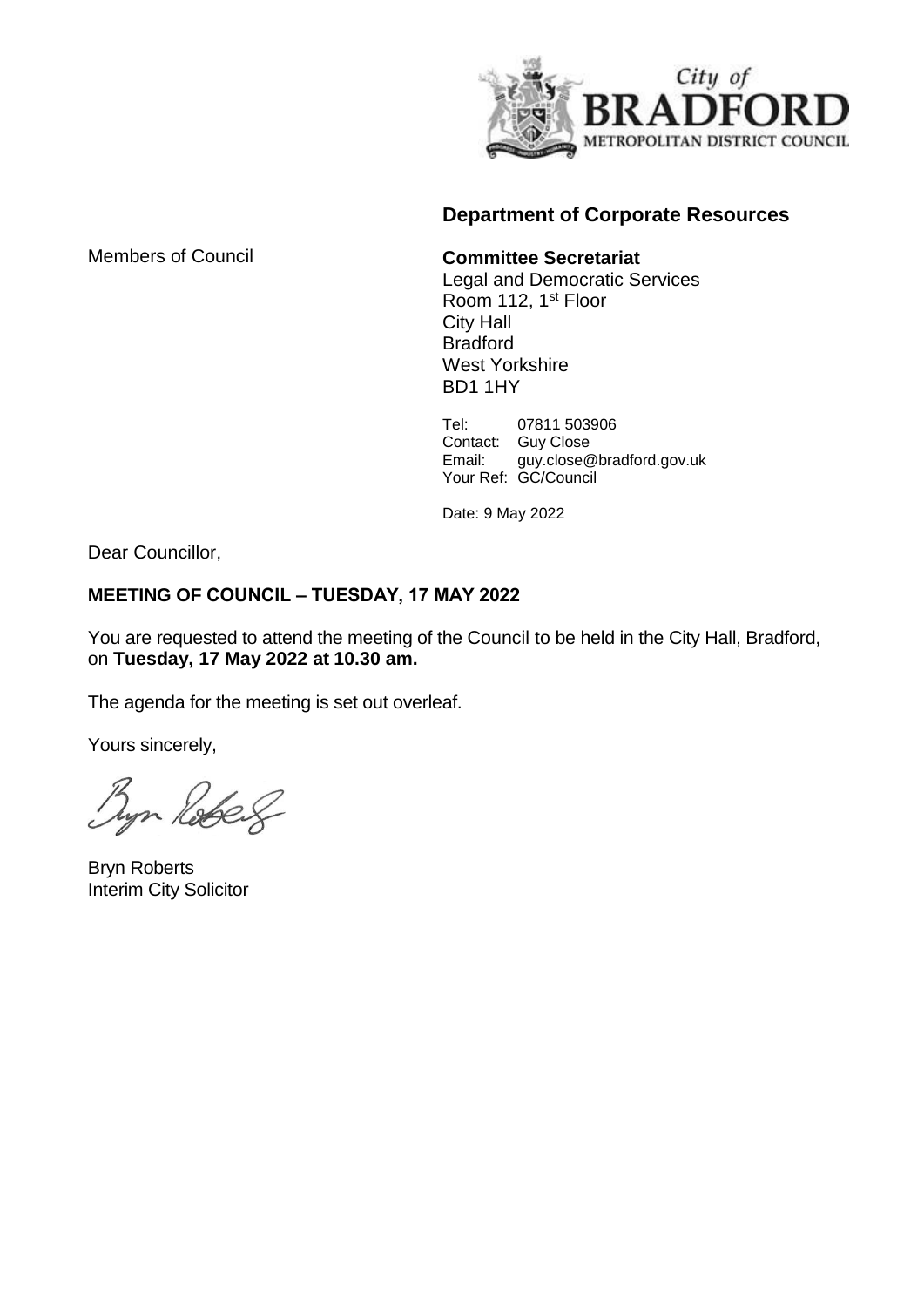- A webcast of the meeting will be available to view live on the Council's website at <https://bradford.public-i.tv/core/portal/home> and later as a recording.
	- The taking of photographs, filming and sound recording of the meeting is allowed except if Councillors vote to exclude the public to discuss confidential matters covered by Schedule 12A of the Local Government Act 1972. Recording activity should be respectful to the conduct of the meeting and behaviour that disrupts the meeting (such as oral commentary) will not be permitted.
	- Anyone attending the meeting who wishes to record or film the meeting's proceedings is advised to liaise with the Agenda Contact who will provide guidance and ensure that any necessary arrangements are in place. Those present at the meeting should be aware that they may be filmed or sound recorded.
	- The Fire Bell and Evacuation Procedure requires people to leave the building in an orderly fashion by the nearest exit, should the fire alarm sound. No one will be allowed to stay or return until the building has been checked.

**Members are reminded that under the Members' Code of Conduct, they must register within 28 days any changes to their financial and other interests and notify the Monitoring Officer of any gift or hospitality received.**

# **AGENDA**

## **A. PROCEDURAL ITEMS**

## **1. ELECTION OF LORD MAYOR**

To elect a Lord Mayor for the 2022/23 municipal year.

## **2. APPOINTMENT OF DEPUTY LORD MAYOR**

To appoint a Deputy Lord Mayor for the 2022/23 municipal year.

## **3. DISCLOSURES OF INTEREST**

(Members Code of Conduct - Part 4A of the Constitution)

To receive disclosures of interests from members and co-opted members on matters to be considered at the meeting. The disclosure must include the nature of the interest.

An interest must also be disclosed in the meeting when it becomes apparent to the member during the meeting.

#### **Notes:**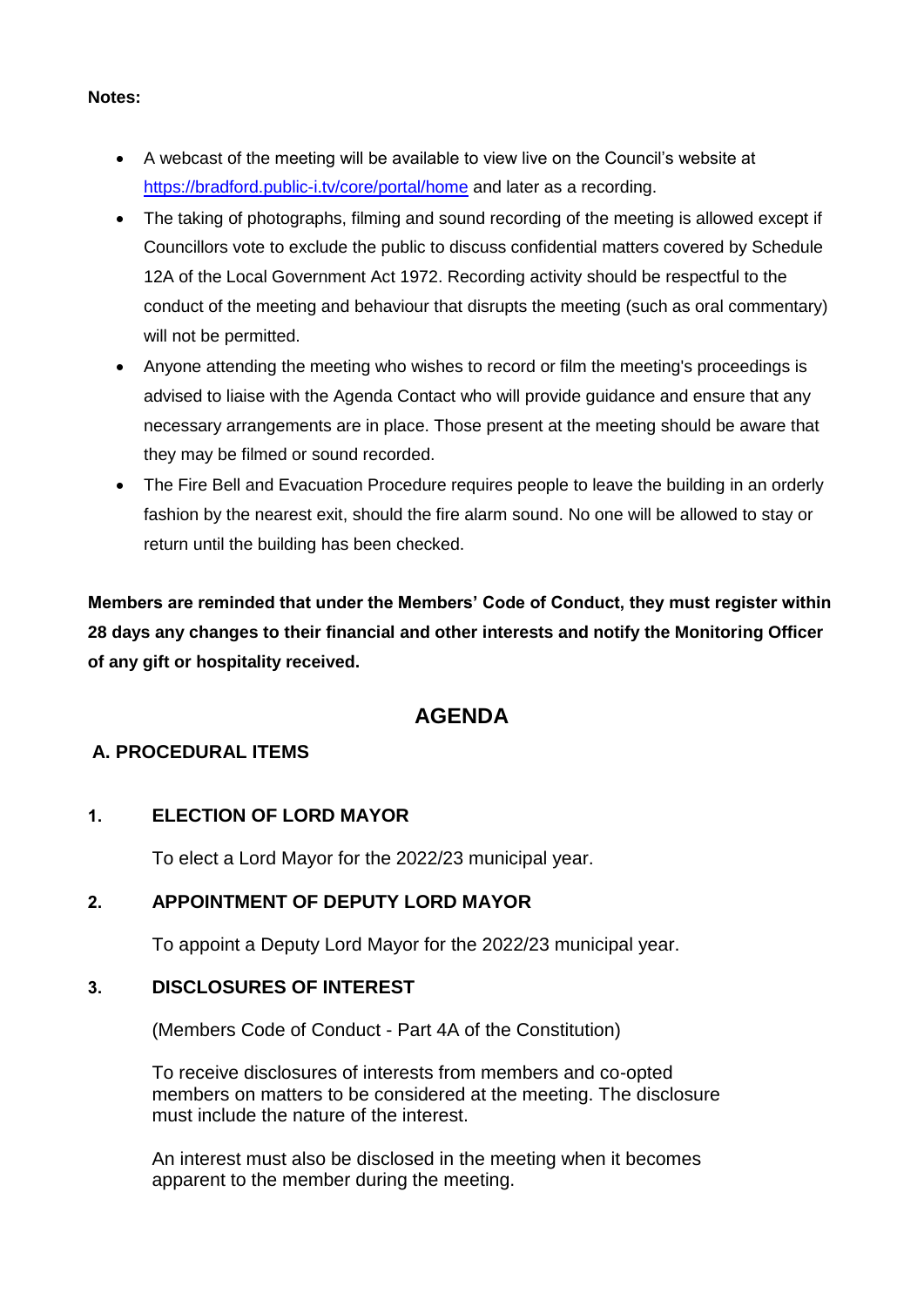#### *Notes:*

- *(1) Members may remain in the meeting and take part fully in discussion and voting unless the interest is a disclosable pecuniary interest or an interest which the Member feels would call into question their compliance with the wider principles set out in the Code of Conduct. Disclosable pecuniary interests relate to the Member concerned or their spouse/partner.*
- *(2) Members in arrears of Council Tax by more than two months must not vote in decisions on, or which might affect, budget calculations, and must disclose at the meeting that this restriction applies to them. A failure to comply with these requirements is a criminal offence under section 106 of the Local Government Finance Act 1992.*
- *(3) Members are also welcome to disclose interests which are not disclosable pecuniary interests but which they consider should be made in the interest of clarity.*
- *(4) Officers must disclose interests in accordance with Council Standing Order 44.*

#### **4. MINUTES**

**Recommended –** That the minutes of the meeting held on 15 March 2022 be signed as a correct record (previously circulated).

(Guy Close – 07811 503906)

#### **5. APOLOGIES FOR ABSENCE**

To receive any apologies for absence.

(Guy Close – 07811 503906)

#### **6. WRITTEN ANNOUNCEMENTS FROM THE LORD MAYOR (Standing Order 4)**

*(To be circulated before the meeting).*

#### **7. INSPECTION OF REPORTS AND BACKGROUND PAPERS**

(Access to Information Procedure Rules – Part 3B of the Constitution)

Reports and background papers for agenda items may be inspected by contacting the person shown after each agenda item.

Certain reports and background papers may be restricted.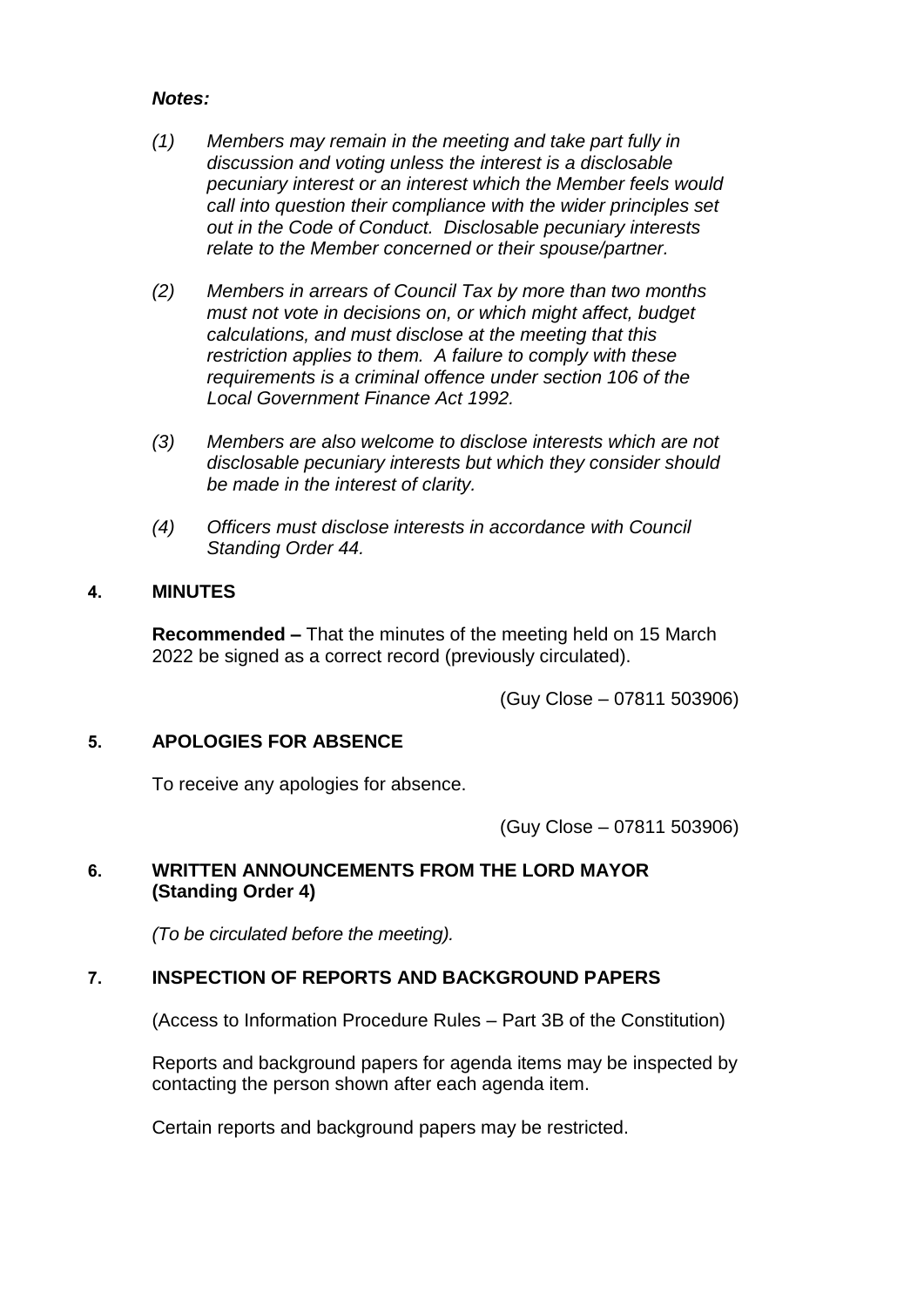Any request to remove the restriction on a report or background paper should be made to the relevant Strategic Director or Assistant Director whose name is shown on the front page of the report.

If that request is refused, there is a right of appeal to this meeting.

Please contact the officer shown below in advance of the meeting if you wish to appeal.

(Guy Close – 07811 503906)

#### **B. BUSINESS ITEMS**

#### **8. AMENDMENTS TO THE CONSTITUTION**

 $1 - 104$ 

To receive and consider a joint report from the Interim City Solicitor and the Director of Finance and IT providing details of the proposed amendments to the Constitution, including amendments to Contract Standing Orders and Financial Regulations recommended by Governance and Audit Committee.

It is recommended to Council that:

- a) the proposed amendments to the Constitution, as agreed and recommended to Council for approval by Governance and Audit Committee and as set out in the Interim City Solicitor's report and appendices for the meeting of Governance and Audit Committee held on 21 April 2022; and
- b) the proposed amendments to the Council's Contract Standing Orders and Financial Regulations, as agreed and recommended to Council for approval by Governance and Audit Committee and as set out in the Director of Finance and IT's report and appendices for the meeting of Governance and Audit Committee held on 21 April 2022, subject to clarification of Paragraph 12.1 (Appendix 1 of the Director of Finance's report to Governance and Audit Committee) as detailed in the decision of Governance and Audit Committee, and subject to the consistency of terminology relating to Appropriate Officer in Appendix 2 of the Director of Finance's report to Governance and Audit Committee,

be approved and implemented;

c) the Interim City Solicitor be granted delegated authority to make any consequential amendments required to the Council's Constitution as a result of any recommendations approved by full Council.

(Mandy Hill – 07814 779101)